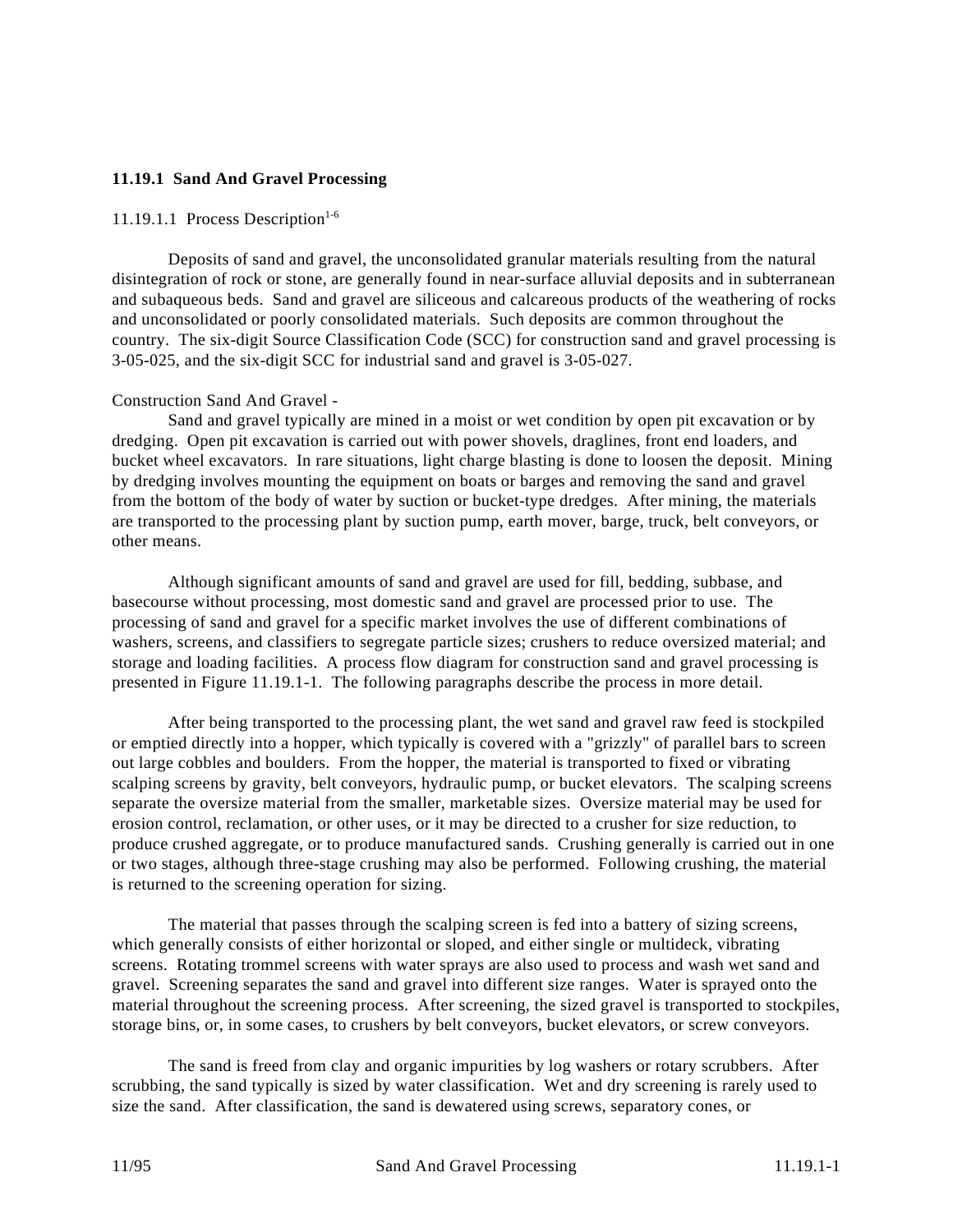

Figure 11.19.1-1. Process flow diagram for construction sand and gravel processing. (Source Classification Codes in parentheses.)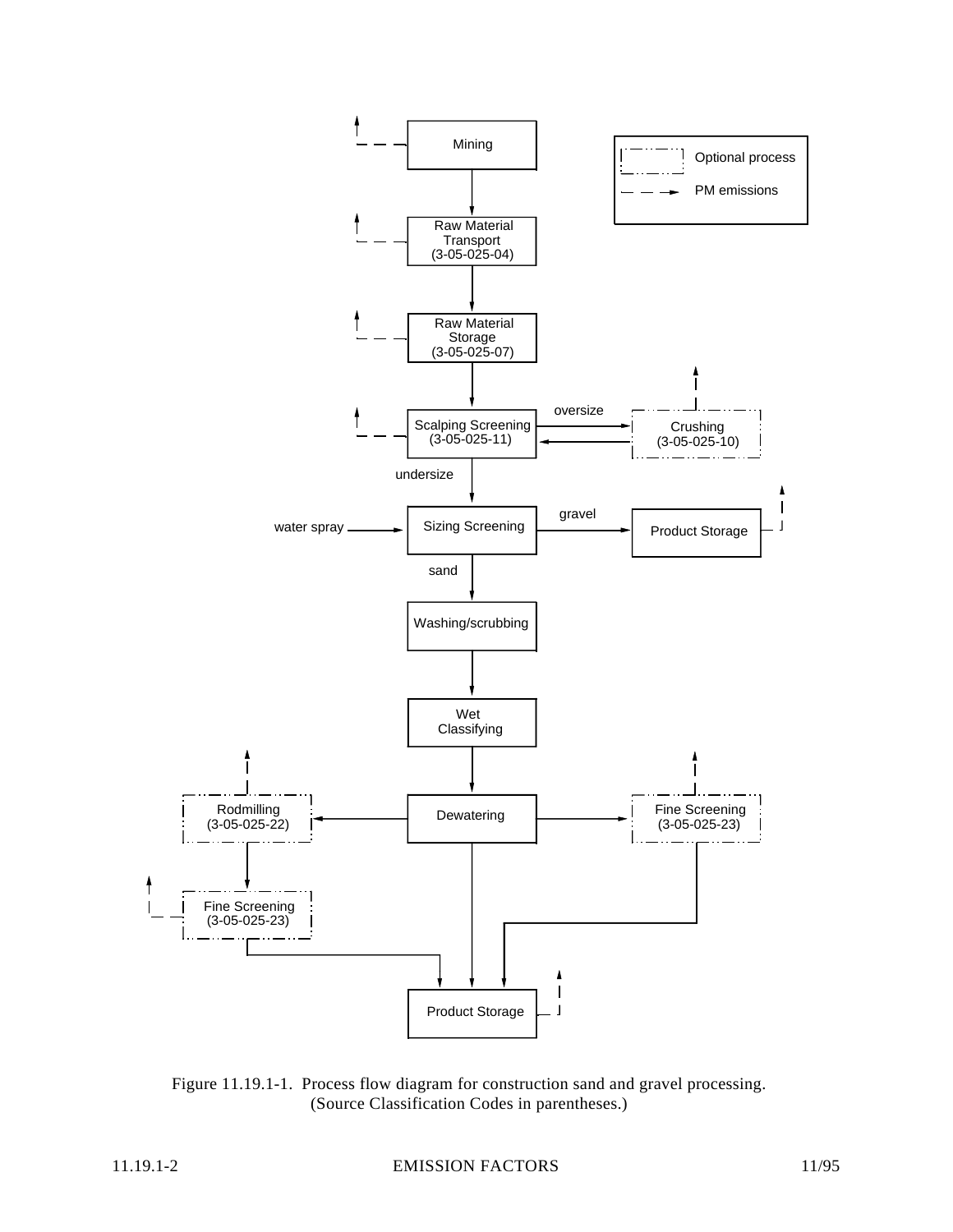hydroseparators. Material may also be rodmilled to produce smaller sized fractions, although this practice is not common in the industry. After processing, the sand is transported to storage bins or stockpiles by belt conveyors, bucket elevators, or screw conveyors.

### Industrial Sand And Gravel -

Industrial sand and gravel typically are mined from open pits of naturally occurring quartz-rich sand and sandstone. Mining methods depend primarily on the degree of cementation of the rock. In some deposits, blasting is required to loosen the material prior to processing. The material may undergo primary crushing at the mine site before being transported to the processing plant. Figure 11.19.1-2 is a flow diagram for industrial sand and gravel processing.

The mined rock is transported to the processing site and stockpiled. The material then is crushed. Depending on the degree of cementation, several stages of crushing may be required to achieve the desired size reduction. Gyratory crushers, jaw crushers, roll crushers, and impact mills are used for primary and secondary crushing. After crushing, the size of the material is further reduced to 50 micrometers ( $\mu$ m) or smaller by grinding, using smooth rolls, media mills, autogenous mills, hammer mills, or jet mills. The ground material then is classified by wet screening, dry screening, or air classification. At some plants, after initial crushing and screening, a portion of the sand may be diverted to construction sand use.

After initial crushing and screening, industrial sand and gravel are washed to remove unwanted dust and debris and are then screened and classified again. The sand (now containing 25 to 30 percent moisture) or gravel then goes to an attrition scrubbing system that removes surface stains from the material by rubbing in an agitated, high-density pulp. The scrubbed sand or gravel is diluted with water to 25 to 30 percent solids and is pumped to a set of cyclones for further desliming. If the deslimed sand or gravel contains mica, feldspar, and iron bearing minerals, it enters a froth flotation process to which sodium silicate and sulfuric acid are added. The mixture then enters a series of spiral classifiers where the impurities are floated in a froth and diverted to waste. The purified sand, which has a moisture content of 15 to 25 percent, is conveyed to drainage bins where the moisture content is reduced to about 6 percent. The material is then dried in rotary or fluidized bed dryers to a moisture content of less than 0.5 percent. The dryers generally are fired with natural gas or oil, although other fuels such as propane or diesel also may be used. After drying, the material is cooled and then undergoes final screening and classification prior to being stored and packaged for shipment.

### 11.19.1.2 Emissions And Controls<sup>6-14</sup>

Emissions from the production of sand and gravel consist primarily of particulate matter (PM) and particulate matter less than 10 micrometers (PM-10) in aerodynamic diameter, which are emitted by many operations at sand and gravel processing plants, such as conveying, screening, crushing, and storing operations. Generally, these materials are wet or moist when handled, and process emissions are often negligible. A substantial portion of these emissions may consist of heavy particles that settle out within the plant. Other potentially significant sources of PM and PM-10 emissions are haul roads. Emissions from dryers include PM and PM-10, as well as typical combustion products including CO,  $CO<sub>2</sub>$ , and NO<sub>x</sub>. In addition, dryers may be sources of volatile organic compounds (VOC) or sulfur oxides  $(SO<sub>x</sub>)$  emissions, depending on the type of fuel used to fire the dryer.

With the exception of drying, emissions from sand and gravel operations primarily are in the form of fugitive dust, and control techniques applicable to fugitive dust sources are appropriate. Some successful control techniques used for haul roads are dust suppressant application, paving, route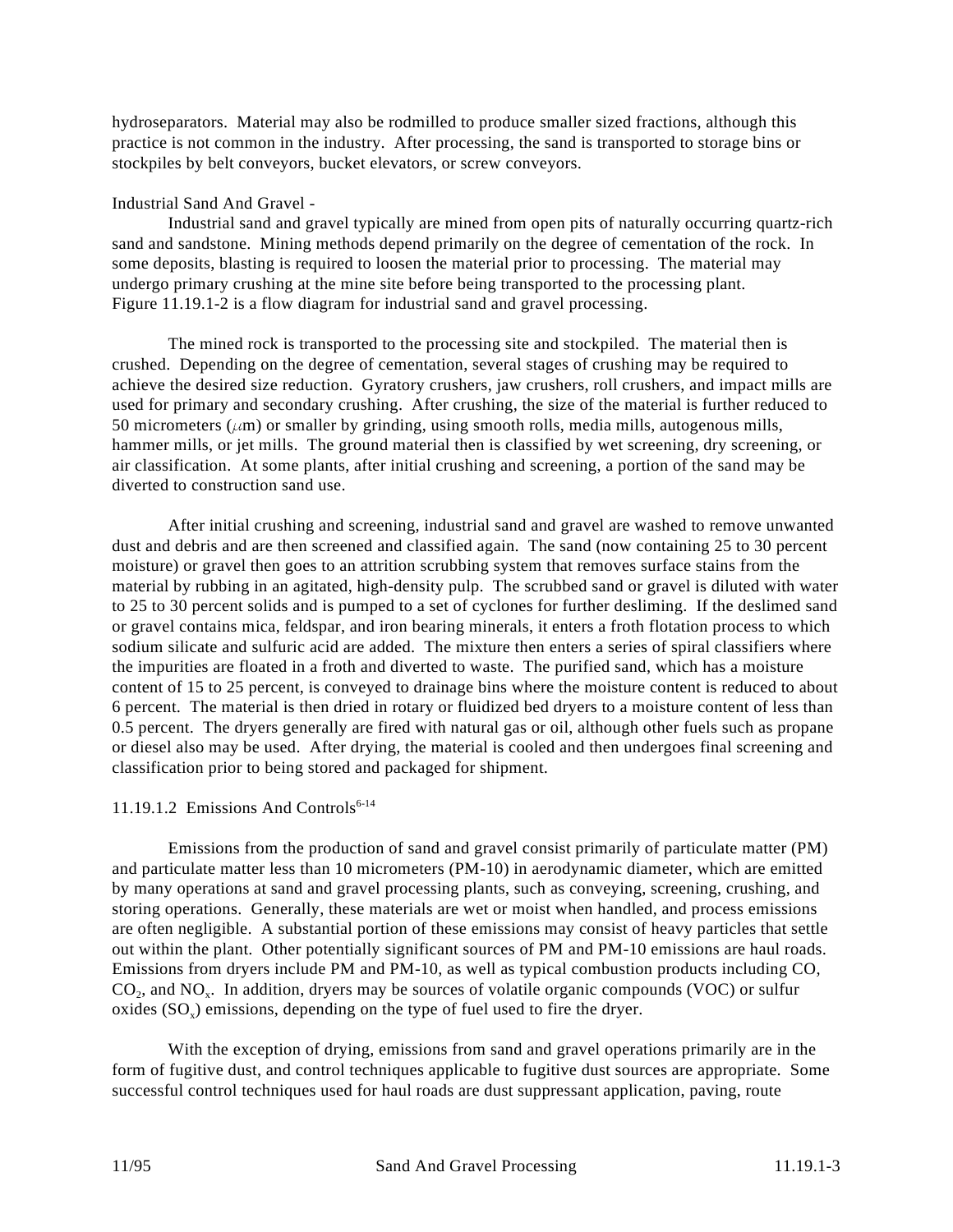

Figure 11.19.1-2. Process flow diagram for industrial sand and gravel processing. (Source Classification Codes in parentheses.)

11.19.1-4 EMISSION FACTORS 11/95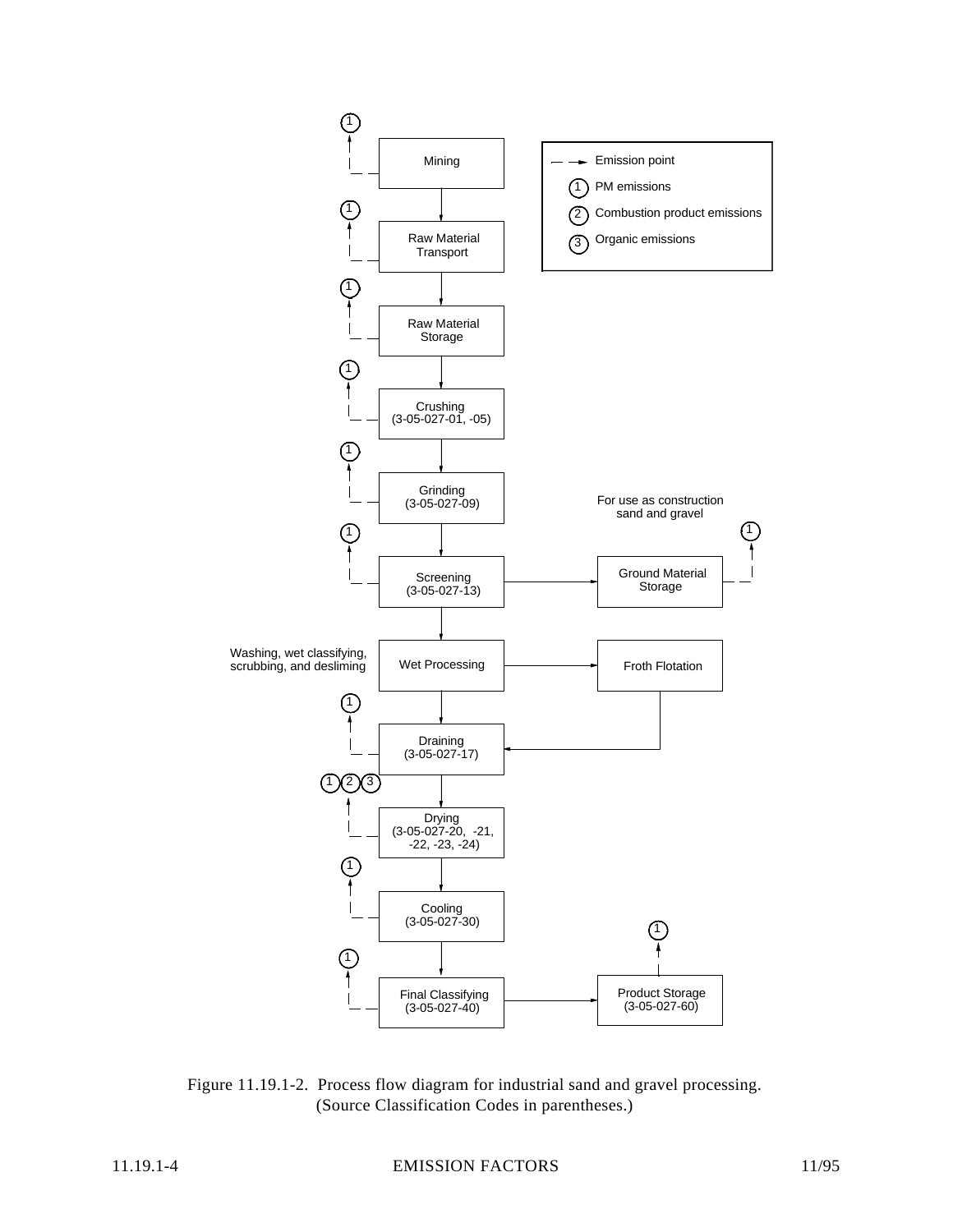modifications, and soil stabilization; for conveyors, covering and wet suppression; for storage piles, wet suppression, windbreaks, enclosure, and soil stabilizers; for conveyor and batch transfer points, wet suppression and various methods to reduce freefall distances (e. g., telescopic chutes, stone ladders, and hinged boom stacker conveyors); and for screening and other size classification, covering and wet suppression.

Wet suppression techniques include application of water, chemicals and/or foam, usually at crusher or conveyor feed and/or discharge points. Such spray systems at transfer points and on material handling operations have been estimated to reduce emissions 70 to 95 percent. Spray systems can also reduce loading and wind erosion emissions from storage piles of various materials 80 to 90 percent. Control efficiencies depend upon local climatic conditions, source properties and duration of control effectiveness. Wet suppression has a carryover effect downstream of the point of application of water or other wetting agents, as long as the surface moisture content is high enough to cause the fines to adhere to the larger rock particles.

In addition to fugitive dust control techniques, some facilities use add-on control devices to reduce emissions of PM and PM-10 from sand and gravel processing operations. Controls in use include cyclones, wet scrubbers, venturi scrubbers, and fabric filters. These types of controls are rarely used at construction sand and gravel plants, but are more common at industrial sand and gravel processing facilities.

Emission factors for criteria pollutant emissions from industrial sand and gravel processing are presented in Table 11.19.1-1 (metric and English units), and emission factors for organic pollutant emissions from industrial sand and gravel processing are presented in Table 11.19.1-2 (metric and English units). Although no emission factors are presented for construction sand and gravel processing, emission factors for the crushing, screening, and handling and transfer operations associated with stone crushing can be found in Section 11.19.2, "Crushed Stone Processing." In the absence of other data, the emission factors presented in Section 11.19.2 can be used to estimate emissions from corresponding sand and gravel processing sources. The background report for this AP-42 section also presents factors for the combined emissions of total suspended particulate from construction gravel storage pile wind erosion, material handling, and vehicle traffic. However, because the applicability of those emission factors to other storage piles is questionable, they are not presented here. To estimate emissions from fugitive sources, refer to AP-42 Chapter 13, "Miscellaneous Sources". The emission factors for industrial sand storage and screening presented in Table 11.19.1-1 are not recommended as surrogates for construction sand and gravel processing, because they are based on emissions from dried sand and may result in overestimates of emissions from those sources. Construction sand and gravel are processed at much higher moisture contents.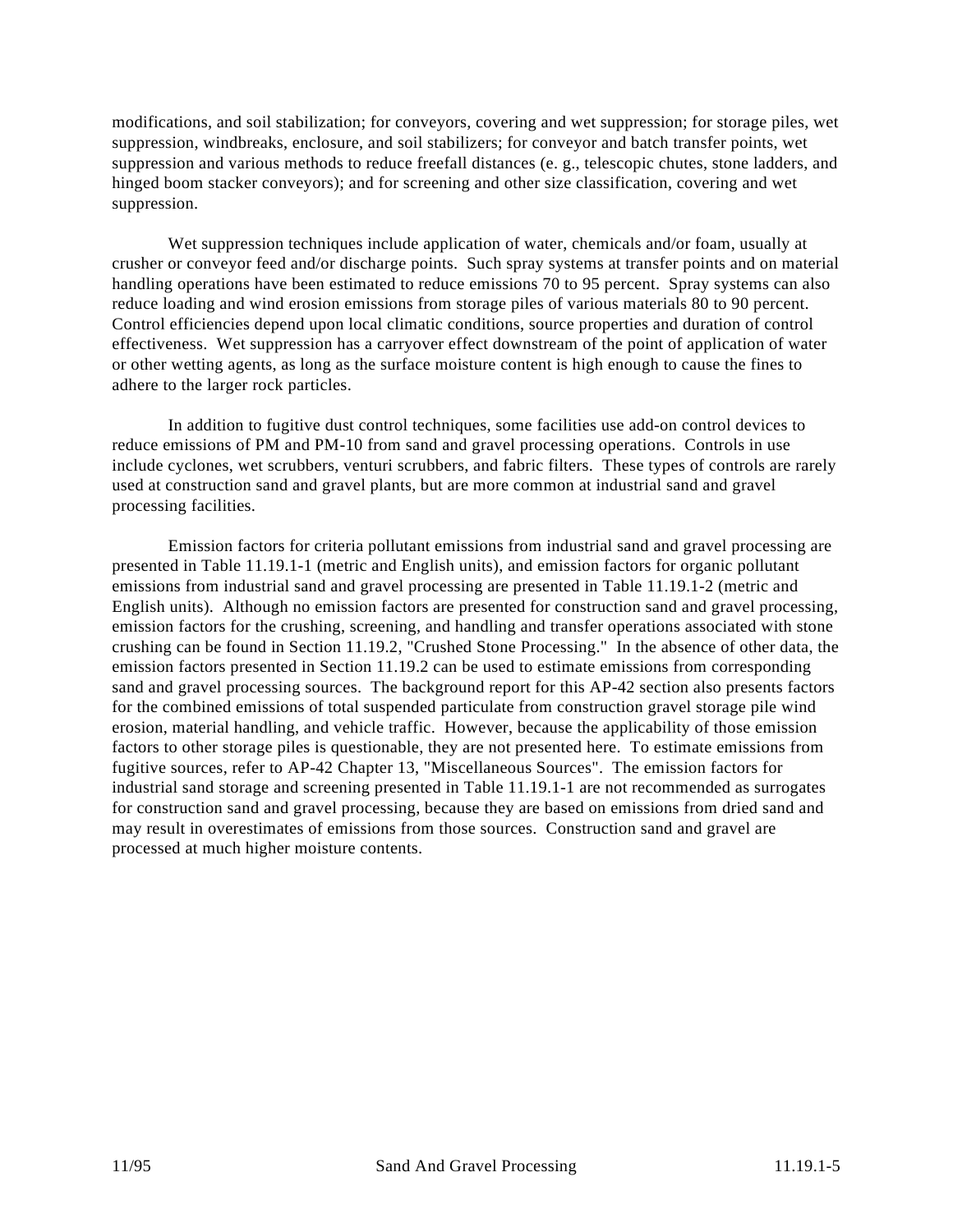#### Table 11.19.1-1 (Metric And English Units). EMISSION FACTORS FOR INDUSTRIAL SAND AND GRAVEL PROCESSING<sup>a</sup>

|                                                                                  | <b>Total PM</b>     |               | $NO_{x}$           |                      | CO <sub>2</sub> |              |
|----------------------------------------------------------------------------------|---------------------|---------------|--------------------|----------------------|-----------------|--------------|
| Source                                                                           | kg/Mg               | lb/ton        | kg/Mg              | lb/ton               | kg/Mg           | lb/ton       |
| Sand dryer<br>$(SCC 3-05-027-20)$                                                | $0.98^{b,c}$        | $2.0^{b,c}$   | 0.016 <sup>d</sup> | $0.031$ <sup>d</sup> | 14 <sup>e</sup> | $27^{\circ}$ |
| Sand dryer with wet scrubber<br>$(SCC 3-05-027-20)$                              | $0.019^{b,f}$       | $0.039^{b,f}$ | g                  | g                    | g               | g            |
| Sand dryer with fabric filter<br>$(SCC 3-05-027-20)$                             | $0.0053^{b,h}$      | $0.010^{b,h}$ | g                  | g                    | g               | g            |
| Sand handling, transfer, and storage<br>with wet scrubber<br>$(SCC 3-05-027-60)$ | $0.00064^{j}$       | $0.0013^{j}$  | <b>ND</b>          | <b>ND</b>            | <b>ND</b>       | <b>ND</b>    |
| Sand screening with venturi scrubber<br>$(SCC 3-05-027-13)$                      | 0.0042 <sup>k</sup> | $0.0083^{k}$  | <b>ND</b>          | <b>ND</b>            | <b>ND</b>       | <b>ND</b>    |

# EMISSION FACTOR RATING: D

- <sup>a</sup> Factors represent uncontrolled emissions unless noted. Dryer emission factors in units of kg/Mg and lb/ton of dried material produced; other factors in units of kg/Mg and lb/ton of material stored or screened. SCC = Source Classification Code.
- <sup>b</sup> Factors are for filterable PM only. Filterable PM is that PM collected on or prior to the filter of an EPA Method 5 (or equivalent) sampling train. Condensible organic and inorganic PM emission factors are not available. Factors presented can be considered a conservative underestimate of total PM.
- $\degree$  Reference 12. EMISSION FACTOR RATING: E.
- <sup>d</sup> Reference 10.
- $^{\circ}$  References 10,13.
- $f$  References 5,13. EMISSION FACTOR RATING: C.
- <sup>g</sup> Control device has no effect on emissions. See factor for uncontrolled emissions.
- $h$  References 7,11.
- <sup>j</sup> Reference 9. For dried sand.
- $k$  Reference 14. Screening of dried sand.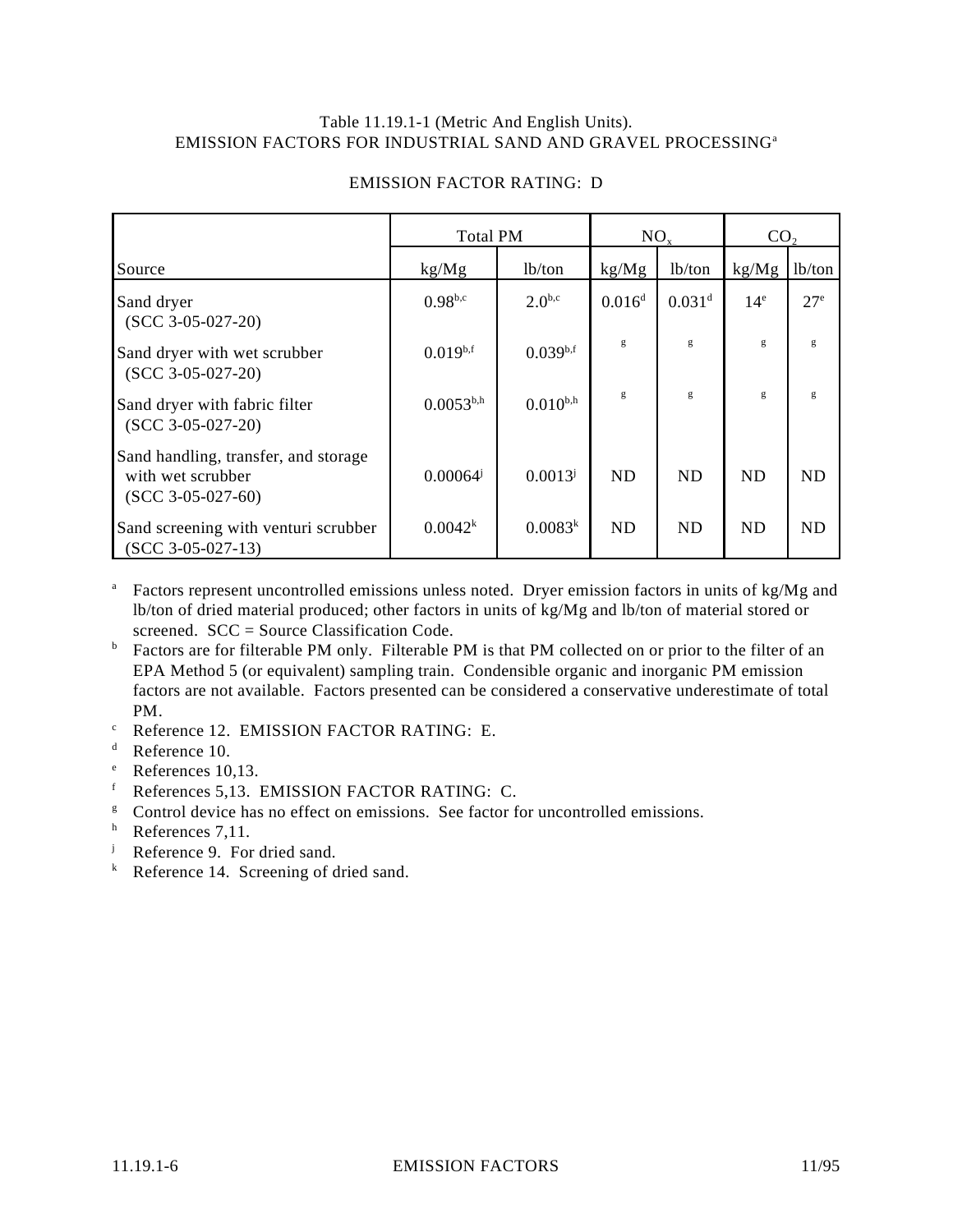### Table 11.19.1-2 (Metric And English Units). EMISSION FACTORS FOR INDUSTRIAL SAND AND GRAVEL PROCESSING-- ORGANIC POLLUTANTS<sup>a</sup>

### EMISSION FACTOR RATING: D

|                                                                             | Pollutant      |              | <b>Emission</b> factor |                      |  |
|-----------------------------------------------------------------------------|----------------|--------------|------------------------|----------------------|--|
| Source                                                                      | $CASRN^b$      | Name         | kg/Mg                  | lb/ton               |  |
| Diesel-fired rotary sand<br>dryer with fabric filter<br>$(SCC 3-05-027-22)$ | $50-00-0$      | Formaldehyde | 0.0021                 | 0.0043               |  |
|                                                                             | $206 - 44 - 0$ | Fluoranthene | $3.0 \times 10^{-6}$   | $6.0 \times 10^{-6}$ |  |
|                                                                             | $91 - 20 - 3$  | Naphthalene  | $2.9 \times 10^{-5}$   | 5.9 x $10^{-5}$      |  |
|                                                                             | $85 - 01 - 8$  | Phenanthrene | $7.5 \times 10^{-6}$   | $1.5 \times 10^{-5}$ |  |

<sup>a</sup> Reference 8. Factors represent uncontrolled emissions unless noted. Dryer emission factors in units of kg/Mg and lb/ton of material dried. SCC = Source Classification Code.

**b** Chemical Abstract Service Registry Number.

References For Section 11.19.1

- 1. *Air Pollution Control Techniques For Nonmetallic Minerals Industry*, EPA-450/3-82-014, U. S. Environmental Protection Agency, Research Triangle Park, NC, August 1982.
- 2. S. Walker, "Production Of Sand And Gravel", Circular Number 57, National Sand And Gravel Association, Washington, DC, 1954.
- 3. "Construction Sand And Gravel", *U. S. Minerals Yearbook 1989, Volume I: Metals And Minerals*, Bureau Of Mines, U. S. Department Of The Interior, Washington, DC.
- 4. "Industrial Sand And Gravel", *U. S. Minerals Yearbook 1989, Volume I: Metals And Minerals*, Bureau Of Mines, U. S. Department Of The Interior, Washington, DC.
- 5. *Calciners And Dryers In Mineral Industries Background Information For Proposed Standards*, EPA-450/3-85-025a, U. S. Environmental Protection Agency, Research Triangle Park, NC, October 1985.
- 6. Written communication from R. Morris, National Aggregates Association, Silver Spring, MD, to R. Myers, U. S. Environmental Protection Agency, Research Triangle Park, NC, December 30, 1994.
- 7. *Stack Test Report For Redi-Crete Corporation*, Trace Technologies, Inc. Bridgewater, NJ, December 19, 1988.
- 8. *P. W. Gillebrand Company, Toxic Emissions Testing, Specialty Sand Dryer*, BTC Environmental, Inc., Ventura, CA, November 8, 1991.